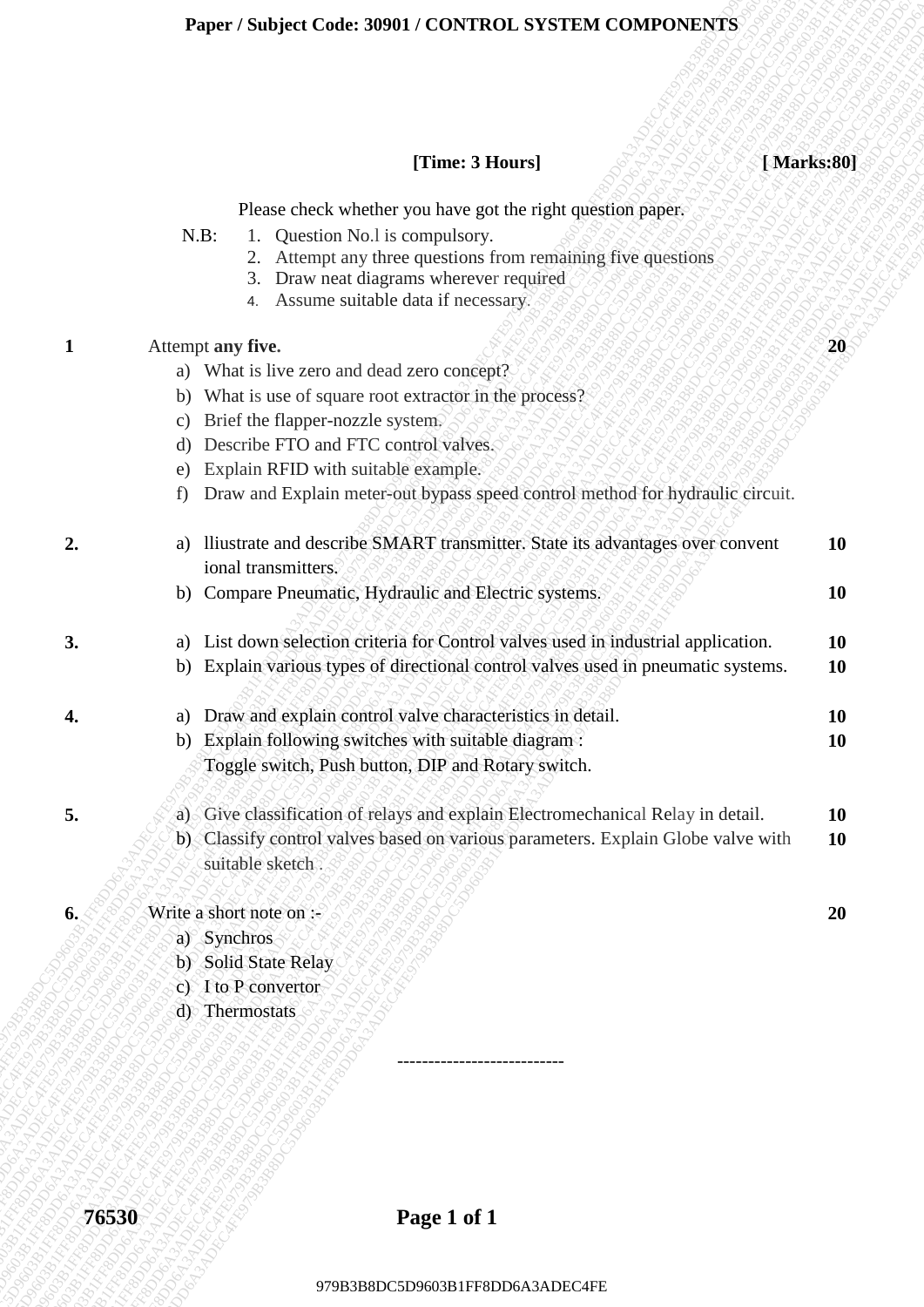### **Paper / Subject Code: 30905 / SIGNAL & SYSTEMS**

**[3 Hours] [Total Marks: 80]**

Please check whether you have got the right question paper.

- N.B: 1. Question No. 1 is compulsory  $\&$  solve any three questions from question no. 2 to 6.
	- 2. Assume suitable data if required.

## **1.** Solve any four questions.  $Q \otimes Q \otimes Q \otimes Q \otimes Q \otimes Q \otimes Q$

- (a) State and prove convolution property of Laplace transform.
- (b) Explain Dirichlet conditions for existence of fourier series.
- (c) Sketch

1)  $x(t) = r(t) - r(t-1) + 2u$  (  $(t-2) - u(t-3) - 2u(t-4)$ 

- (d) Find whether  $x(n) = cos(0.01 \pi n)$  is period If it is find its fundamental period.
- (e) Find Z transform of following signal & state ROC
	- 1)  $x(n) = 1, 2, 1, 5, 2$ ↑ 2)  $x(n) = 1, 2, 3, 1, 4$

 $\uparrow$ 

2. (a) A system which in turn is formed by interconnection of simple subsystems as shown below. Consider the square root operation produces only positive square root

Find : 1) Relation between  $y(t)$  and  $x(t)$ 

- 2) Linearity of the system
- 3) Time invariance
- 4) Causality of total system.



- (b) Find the fourier transform of SINC function. **5**
- (c) Show that

$$
x(t) * \delta (t - t0) = x(t - t0)
$$

3. (a) If  $x(t) = 1$  for  $-2 < t < 2$  $= 0$  otherwise  $h(t) = 2$  for  $0 < t < 2$ Find convolution between x(t) and h(t) **10**

**5**

**10**